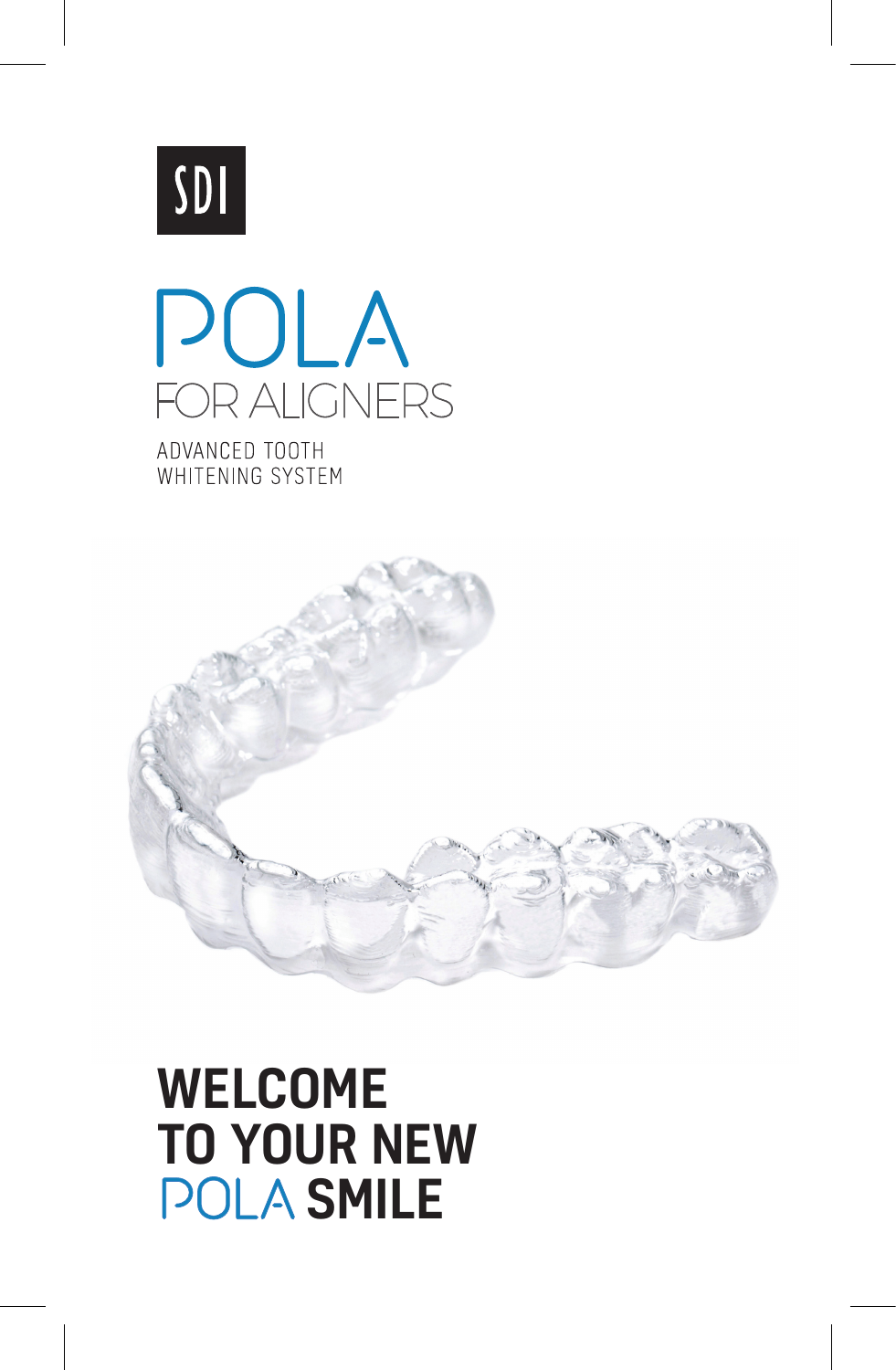## INSTRUCTIONS FOR USE FOR PATIENTS AND DENTAL PROFESSIONALS

#### POLA NIGHT 10% CARBAMIDE PEROXIDE ADVANCED TOOTH WHITENING SYSTEM

Pola Night is a high viscosity, neutral pH take home tooth whitening gel. It is a pleasantly flavoured, crystal clear sustained release gel with a unique blend of soothers, conditioners and a water content high enough to further reduce sensitivity.

#### INDICATIONS FOR USE

- Whitening of discolored vital teeth.
- Whitening of discolored non-vital teeth. 2. 1.

#### TREATMENT GUIDELINE

Pola Night 10%: 1 x 2 hours / day to overnight Note: Patients with sensitivity will require a day or two break between treatments. Shortening treatment time is also suggested.

#### PLACEMENT PROCEDURE:

- 1. Place a small drop of gel into every compartment of the aligner for the teeth 1. 3. 2. undergoing treatment.
- 2. Seat the aligner, with the gel around the teeth.
- 3. Wipe away excess gel in mouth with a tissue or dry soft brush.
- 4. After treatment, remove aligner. Rinse aligner and mouth with lukewarm water.
- 5. Brush teeth.









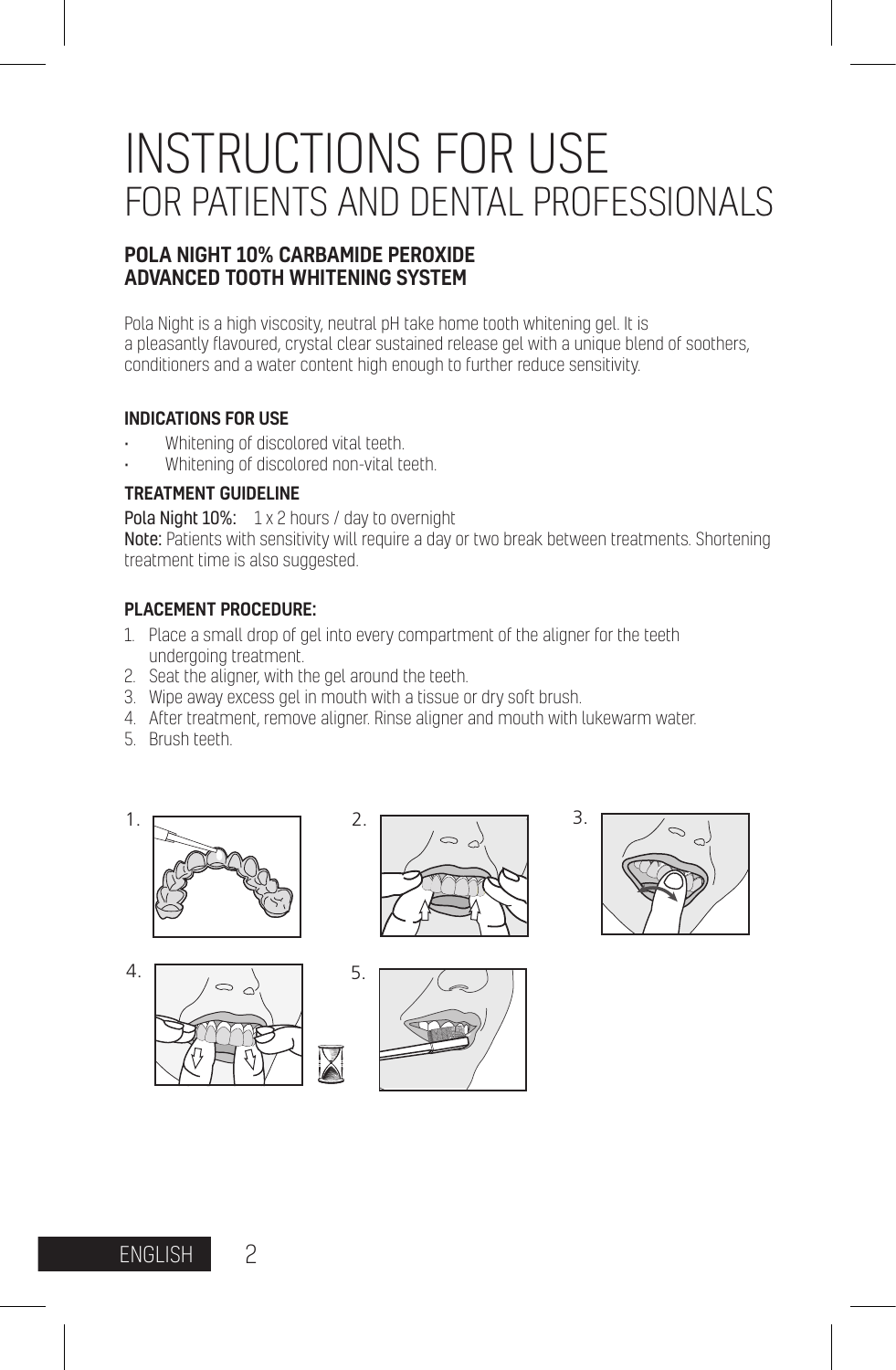#### FOR EFFECTIVE RESULTS

- Due to discomfort or sensitivity that can occur as a result of your orthodontic treatment, avoid using this product for the first two weeks after receiving your orthodontic aligners and for the first two days after each new aligner set, as whitening may increase tooth sensitivity.
- Do not eat, drink or smoke during treatment.
- Do not smoke immediately after treatment wait for at least two hours.
- Foods and drinks containing strong colours should be avoided for at least 48 hours after the treatment period or consumed in moderation.
- Use gel at room temperature.

#### STORAGE AND SHELF LIFE

- Pola Night Store in a cool and out of direct sunlight at temperatures between (2°-25°C / 35°-77°F)
- Do not use after expiration date.

#### **PRECAUTIONS**

- To be used under the supervision of a dentist / orthodontist.
- Keep out of reach of children and pets.
- Not to be used by pregnant or lactating women.
- Patients with a history of chemical allergies are advised to carry out allergy testing by a specialist before using these products.
- Discontinue use if any unusual sensitivity or reactions occur and consult your dentist.
- Do not inject Pola Night into the body.
- CAUTION: FEDERAL LAW RESTRICTS THIS DEVICE TO SALE BY OR ON THE ORDER OF A DENTIST.
- SDS available at www.sdi.com.au or contact your regional representative.

#### FIRST AID

Eye (contact): Hold eyelids apart and flush with running water for at least 15 minutes. Seek medical advice if symptoms persist.

Skin (contact): Wash thoroughly with water and seek medical advice if symptoms persist. **Ingestion (large amount):** If swallowed, do NOT induce vomiting. Rinse mouth. Drink plenty of milk or water and seek medical advice.

Inhalation: No symptoms expected.